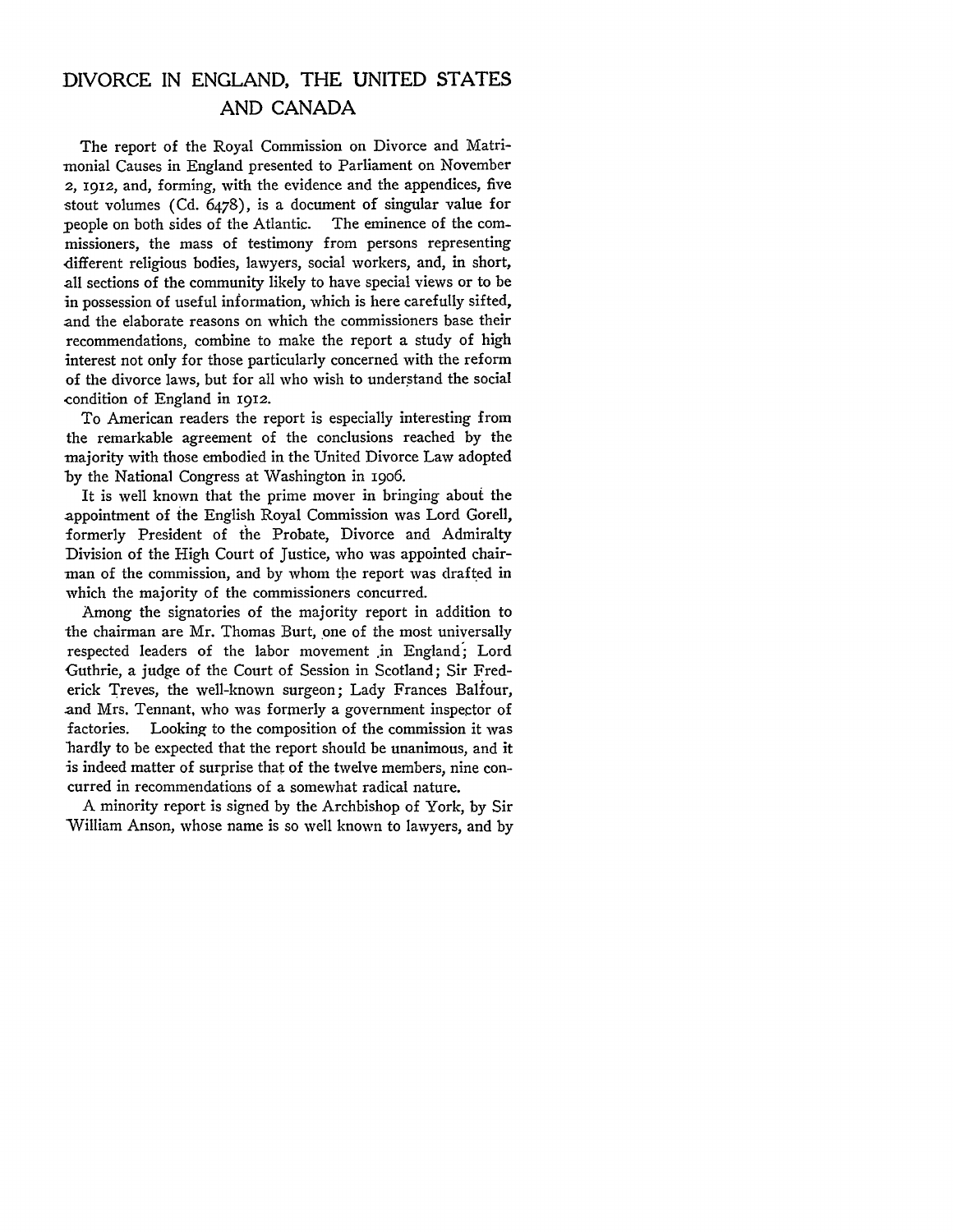Sir Lewis Dibdin, the Judge of the Arches Court of Canterbury.

The report of the minority presents with much fairness, moderation and ability what may be called without the least idea of disparagement, the ecclesiastical view of divorce. The Archbishop of York and his colleagues point out that in the marriage service the spouses take each other "for better for worse, for richer for poorer,—till death us do part".<sup>1</sup> They admit, however, that it is too late to expect the law to maintain the absolute indissolubility of marriage and that divorce for adultery must be regarded as finally established. "The repeal of the existing regarded as finally established. Divorce Acts even if desirable is not practicable". They admit also with perfect frankness that Parliament is boun! to consider in the amendment of the Divorce Law not only the views of those who upon religious grounds are opposed to divorce, but the opinion of persons of every variety of creed and of no creed, and that the question must be treated "on the broad grounds of the real interests of the whole community and with reference to the actual conditions of our day." The minority found strong'y upon what they hold to be the lessons of experience. They point to the facts that in the Roman Empire freedom of divorce was the corroding plague of society, and that in the countries which in modern times have increased the facilities for dissolving marriage there has been a marked increase in the number of divorces. In France the number has increased between I886 and 19o6 from *2,950* to **10,503** per annum. But, as might be expected fron their point of view, it is the situation in the United States with its divorce rate in i9o6 of 86 per ioo,ooo of the population, which is the most conspicuous warning against giving increased facilities for divorce. "We cannot but be profoundly influenced by the example of America, governed by divorce laws the working of which has, as a matter of fact, been followed by a state of things regarded by most Americans with profound regret and alarm, but an effective improvement of which no one discerns how to effect. **\* \* \*** The experience of other countries and es- pecially of America certainly does not encourage the hope that thepublic good of this nation will be promoted by the enactment of extended grounds of divorce." They deny that there is any suf-

**<sup>1</sup>** It is worth noting that "do part" is a rather clumsy innovation. Until 1662 the Prayer Book said "till death us *departe"* where that word is usedt in its old sense of divide.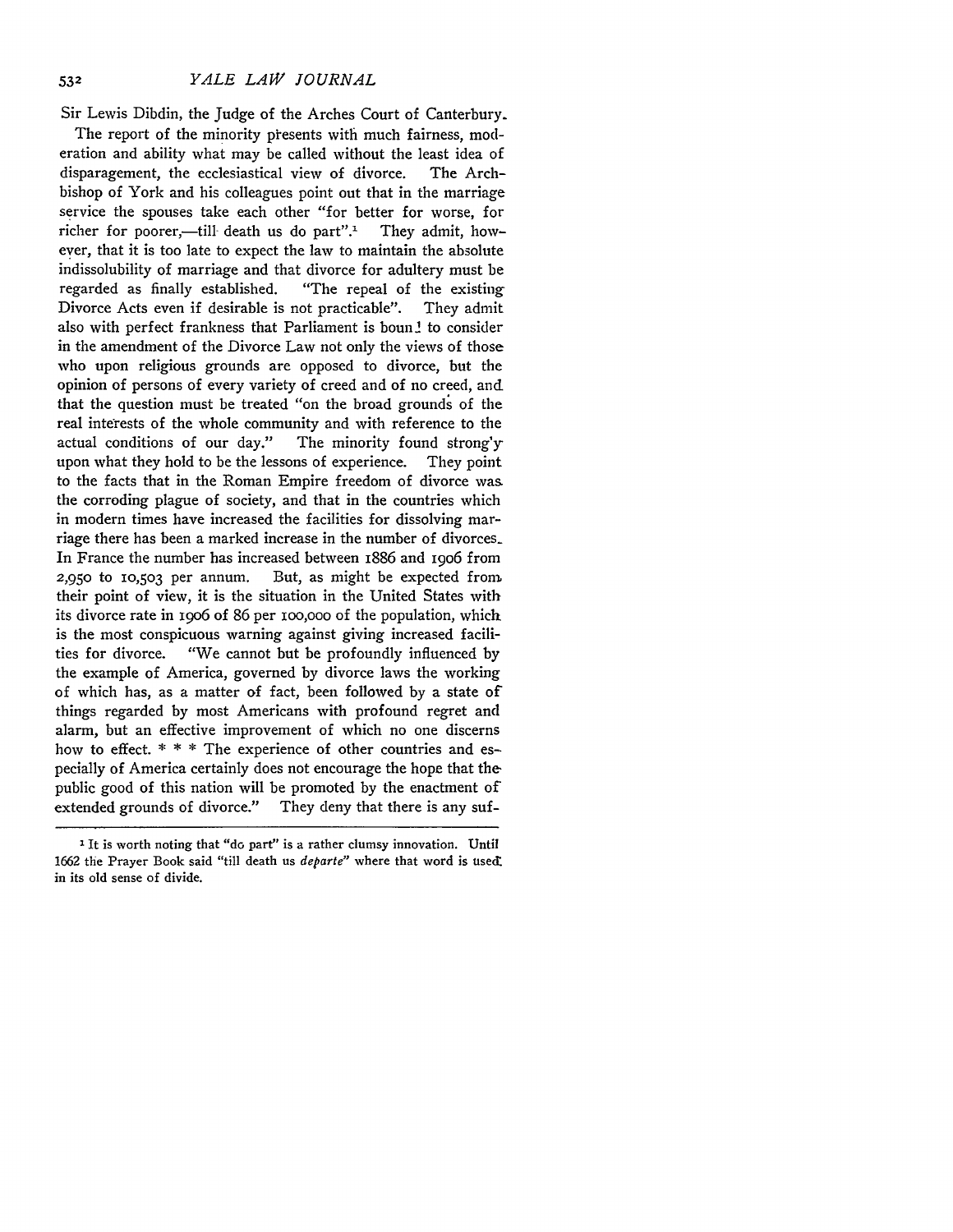ficient evidence of a .popular demand in England for such an extension, and contend that the recommendations of their colleagues to allow divorce for several causes in addition to adultery are not based upon any solid principle. If the doctrine of the indissolubility of marriage is to be given up, the only logical conclusion is that divorce should be granted on the mutual consent of the parties, and this would involve the disintegration of the family. Though differing *toto coelo* from the majority on the fundamental question of increasing the causes of divorce, the minority nevertheless concur in the recommendations of the majority upon several important points. They concur with them that in order to make divorce available for the poor as well as the rich, local divorce courts ought to be established in which divorce can be ob-<br>tained at much less expense than at present. It is, they say, tained at much less expense than at present. incontestable that no one ought to be deprived of his legal rights They concur in the recommendation that the wife should be entitled to a divorce from the husband on the ground of his adultery without the necessity of proving, as at present, either cruelty or desertion in addition, or that the adul-<br>tery was incestuous or higamous, or was an act of rape. There tery was incestuous or bigamous, or was an act of rape. was a very strong body of testimony in favor of introducing equality as between the sexes in this matter, and the report, unanimous upon this point, says, "The social and economic position of women has greatly changed in the last hundred and even the last fifty years. The Married Women's Property Act, 1882 (which gave the wife control of her separate estate), has given them a new status in regard to property: they engage freely in business and in the professions, and in municipal, educational and poorlaw administration, and claim equality of treatment with men. In our opinion it is impossible to maintain a different standard of morality in the marriage relation without creating the impression that justice is denied to women, an impression that must tend to lower the respect in which the marriage law is held by women." At present the English law takes the view of Dr. Johnson, of whom Boswell narrates: "I mentioned to him a dispute between a friend of mine and his lady, concerning conjugal infidelity, which my friend had maintained was by no means so bad in the husband as in the wife. Johnson: 'Your friend was in the right, sir. Between a man and his Maker it is a different question: but between a man and his wife, a husband's infidelity is nothing.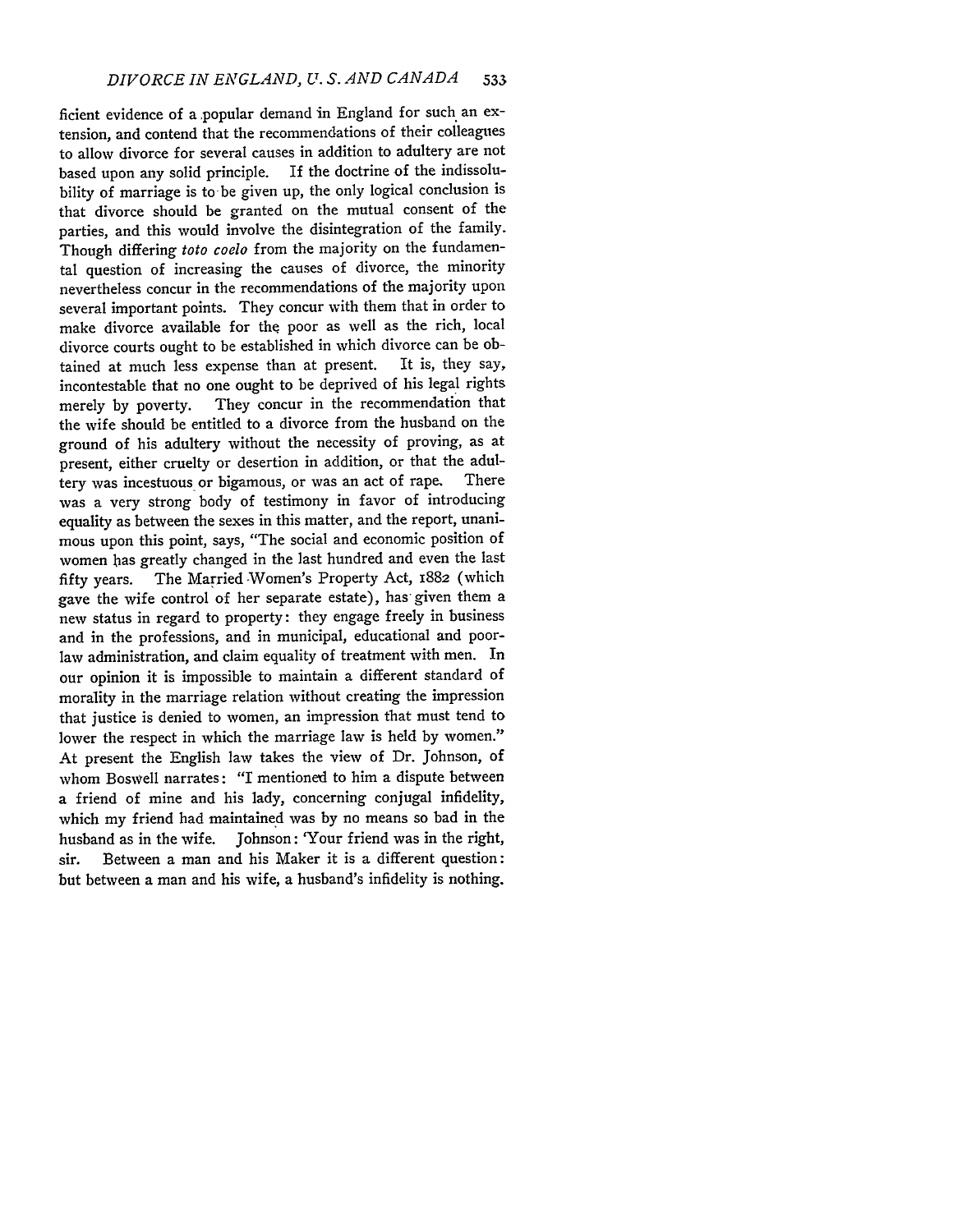They are connected by children, by fortune, by serious considerations of community. Wise married women don't trouble themselves about infidelity in their husbands.' Boswell: 'To be sure there is a great difference between the offence of infidelity in a man and that of his wife.' Johnson: 'The difference is bound-<br>less. The man imposes no bastards upon his wife'" The man imposes no bastards upon his wife.'"

A number of witnesses before the Commission expressed the view that an act of adultery on the part of a man has not the same significance as an act of adultery on the part of a woman, and that an act of adultery on the part of a man may be more or less "accidental". But this opinion does not appear to be shared by women, and the Commissioners say: "We have had no evidence of difference of opinion among women on this matter, and we understand that women of all classes and all shades of religious and political opinion are unanimously in favor of equality of remedy in matrimonial causes." In a letter sent to the Commission by a very large organization of women, the champions of "accidental" adultery are presented with a rather -neat dilemma. "Whether, and how far, misconduct on the part of a man may be regarded as accidental, may perhaps be considered in the light of the question as to with whom such "accidental" misconduct is likely to take place. Misconduct with a pure woman would imply a very deliberate and sedulously pursued intention: with an immoral one, a choice of company, which in itself, even before the commission of the act, could not be held consistent with due regard for the rights of the wife, or family, or of society. Along the path of dalliance 'accidents' belong to the category of high probabilities."

This venerable rule of inequality is preserved in the law of Quebec where a husband may demand a permanent separation on the ground of his wife's adultery, but the wife can demand the separation on the ground of the husband's adultery only if he keep his concubine in the common habitation of the spouses. This was also the law of France until 1884. It is true that in Quebec as in France, the Court may grant separation on the ground of "grievous insult"-injures graves,-and the public and notorious adultery of the husband is held by the judges to be covered by these -words. But if the husband conducts his" adultery with discretion the wife has no legal remedy.

Since Dr. Johnson's time the advance of medical science has greatly shaken public confidence in the harmlessness of "acci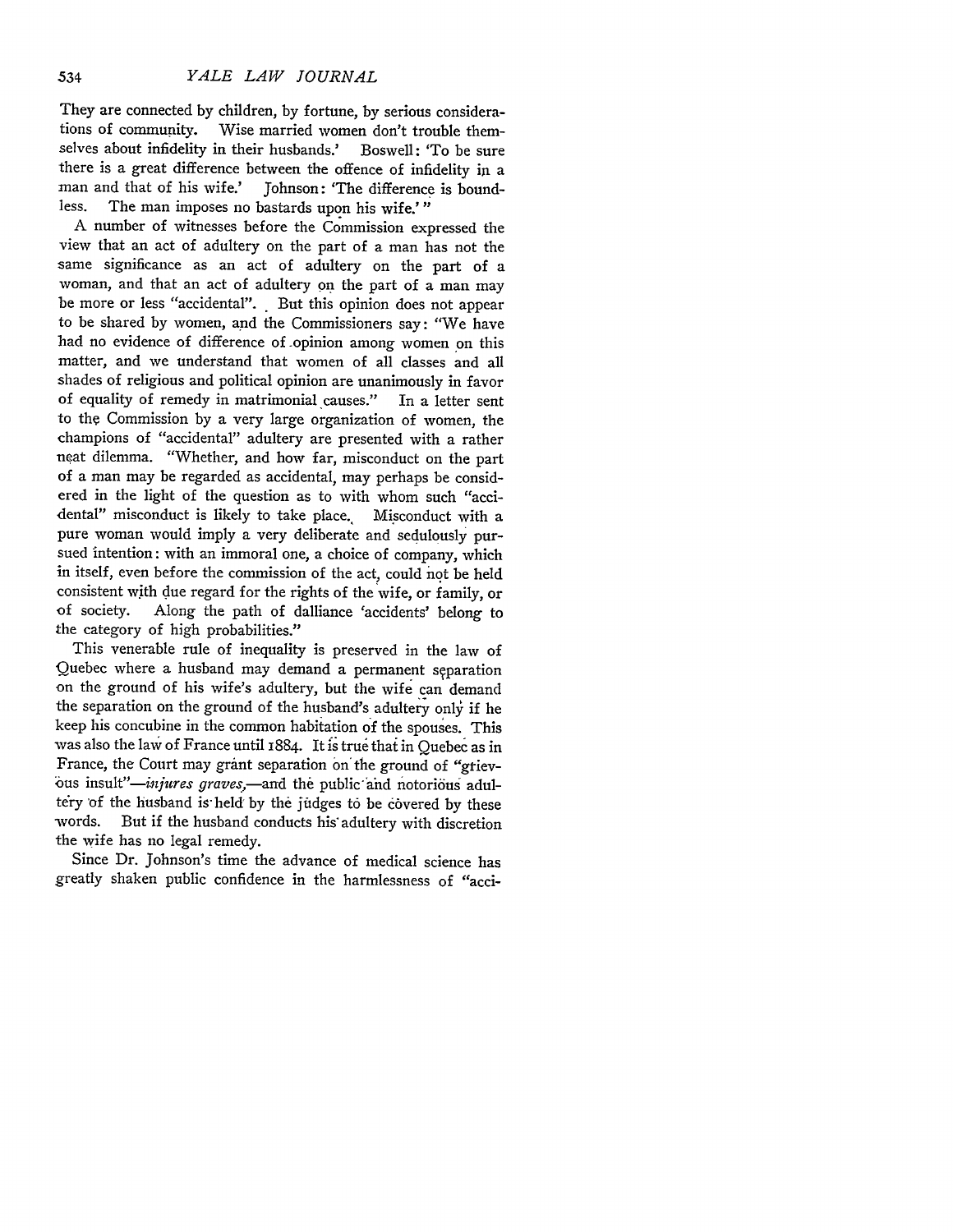dental" adultery. As the Commissioners say: "In continuous adultery the' mistress may otherwise be a pure woman, and, regarded in its medical aspects, the adultery may be a source of no physical danger to the wife. But a single act of adultery, that which might come under the term "accidental" as used in evi-.dence, is, as likely as not, committed in circumstances which give rise to every possible risk of infecting a man With venereal dis- -ease, and, by reason of such infection, a wife's health and that of her children may be most seriously affected, or sterility may be -produced." It may be confidently expected that one result at least -of the Royal Commission will be the abolition of the old distinction in England between the legal effect of the adultery of the wife and that of the husband. It by no means follows that women will be as ready to seek their legal remedy for this cause :as men. In Scotland the distinction is not made, but Lord Salvesen, speaking from his experience as a judge in that country, says: "We do not find that women as a rule take proceedings :against their husbands for what may be called casual acts of adultery, but only when the marriage relation has become intolerable -upon other grounds. **\* \* \*** At the same time I think the wife should have the remedy if she desires to exercise it and that in many cases it operates very much in the direction of promoting public -morality." The Commissioners were unanimous also in certain recommendations in regard to the law of presumption of death. These recommendations were,  $(i)$  that if a party to a marriage had been continually absent from the other party for seven years and not known by such party to be living within that time, this -other party should be entitled to apply to the Court for an order of presumption of death, and, on obtaining such order, should be -entitled to contract a valid second marriage; and (2) that where the husband or wife had disappeared in circumstances which -would justify any reasonable person in believing that he or she were dead, although the absence may not have continued for the :seven years, the judge, if satisfied that there is reasonable ground for declaring that the absentee is dead, may make an order to -that effect, upon which order the other shall be entitled to make a valid second marriage. The minority further concurred with the majority in regard to amendments of the law as to nullity -of marriage. The following'grounds are recommended as suf ficient to justify a petition by a party to a marriage for a declara-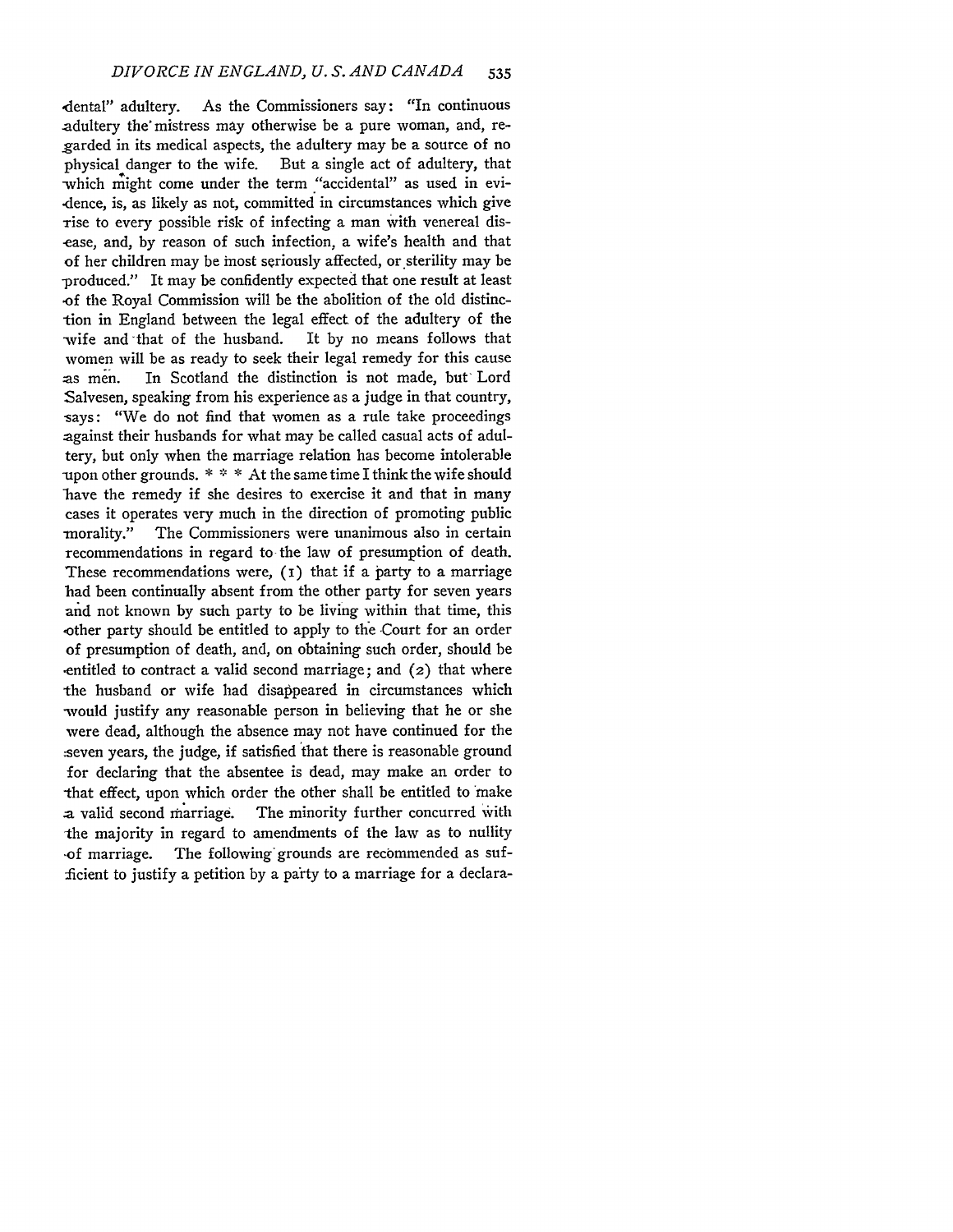tion of nullity provided the suit is brought within a year of the marriage, and that the petitioner at the time of the marriage was unaware of the fact founded upon: (i) When the other party, though of sufficient understanding to consent to a marriage was, at its date, either of unsound mind in other respects, or in a state of incipient mental unsoundness which becomes definite within six months after marriage;  $(2)$  When the other party at the time of the marriage was subject to epilepsy or to recurrent insanity; (3)When the other party was at the time of the marriage suffering from a venereal disease in a communicable form; (4) When the wife is found to be pregnant at the time of marriage **by** some **man** other than her husband. It is also a unanimous recommendation that when no intercourse between husband and wife has taken place wilful refusal without reasonable cause to permit intercourse should be made a ground for the decree of nullity. In this case the right to bring the suit is not limited to the period of one year after the marriage. It will be observed that these suggested grounds of nullity in addition to those now recognized, such as impotence, consanguinity, prior marriage and spouse living, duress, insanity, and an erroneous belief as to the nature of the ceremony, are considerably broader than those formulated in the uniform law, except in so far as some of them may be held to be covered under "fraud". The statutory declaration of the grounds suggested **by** the Royal Commission would seem to be calculated to prevent a person mentally or physically unfit for marriage from taking advantage of the innocent partner. The last recommendation in which there is no disagreement deals with the very vexed question of the reporting of divorce cases in the newspapers. It is recommended that a judge should have power to close the Court for the whole or part of the case if the interests of decency, morality, humanity, or justice so require, or to order that a portion of the evidence should not be reported: that no reports of the divorce proceedings should be published until after the close of the case, and that the publication of pictorial representations of parties, witnesses or those otherwise concerned in divorce cases should not be permitted. Publications contrary to the statute giving effect to these recommendations would render the person infringing liable for contempt of Court.

I have thought it convenient to notice in the first place the recommendations which are unanimous, because it is believed in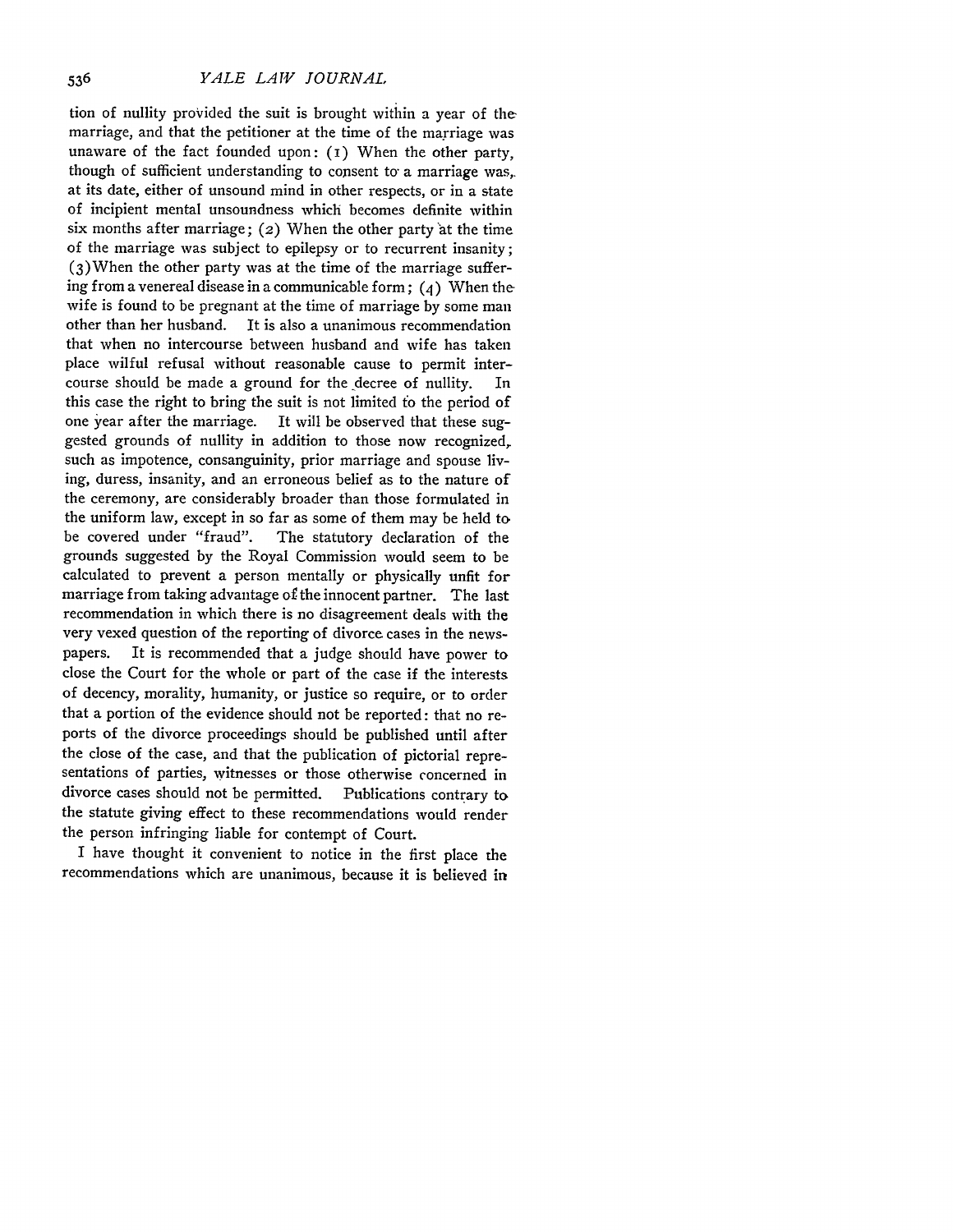-well-informed circles that the government proposes to introduce a 'bill giving effect in the first instance only to the recommendations in which all the Commissioners concur, while deferring for further consideration the more radical recommendations of the majority. These recommendations may now be explained briefly.

According to the existing English law the only ground of -divorce *a vinculo* at the instance of the husband is- the adultery of the wife, and at the instance of the wife, the adultery of the husband, if coupled with cruelty or desertion for two years, or, if there are certain other aggravations of a gross character (20 and 21 Vict., c. 85, s. 27). A sentence of judicial separation, corre--sponding with what is generally called in "America **a:** limited -divorce, may be obtained either by the husband or the wife for •-adultery or cruelty, or desertion without cause for two years and -upwards **(20** and **21** Vict., c. 85, s. 16). The majority recom- -mend to begin with that the grounds which are at present suf ficient for judicial separation should be made sufficient for divorce *-a vinculo,* except that they would extend the period of desertion to three years instead of two, whichever remedy was sought. ,Under the present law of England, when cruelty has to'be established as a makeweight in addition to the adultery of the hus- 'band, the Courts are, naturally enough, inclined to treat evidence *,of* cruelty of a somewhat slight character as sufficient. According to French experts *injures graves* is likewise a term of very ,elastic definition. The Commissioners are anxious to make it ,clear that in recommending that cruelty should be made a sub- :stantive ground of divorce they mean cruelty of a really serious -character, and they suggest the following definition: "Cruelty is 'such conduct by one married person to the other party to the -marriage as makes it unsafe, having regard to the risk of life, 'limb, or health bodily or mental, for the latter to continue to live with the former." In addition to adultery, desertion, and cruelty, they recommend three entirely new grounds of divorce, viz., in- 'curable insanity after five years confinement, habitual drunken- -ness found incurable after three years from an order of separation, and imprisonment under commuted death sentence. list of grounds would therefore be the same as those given in the Uniform Law, with the addition of incurable insanity, except, -that under the Uniform Law, imprisonment for two years is suf- 'ficient, and that under the Uniform Law the period-of desertion and of habitual drunkenness is two years instead of three.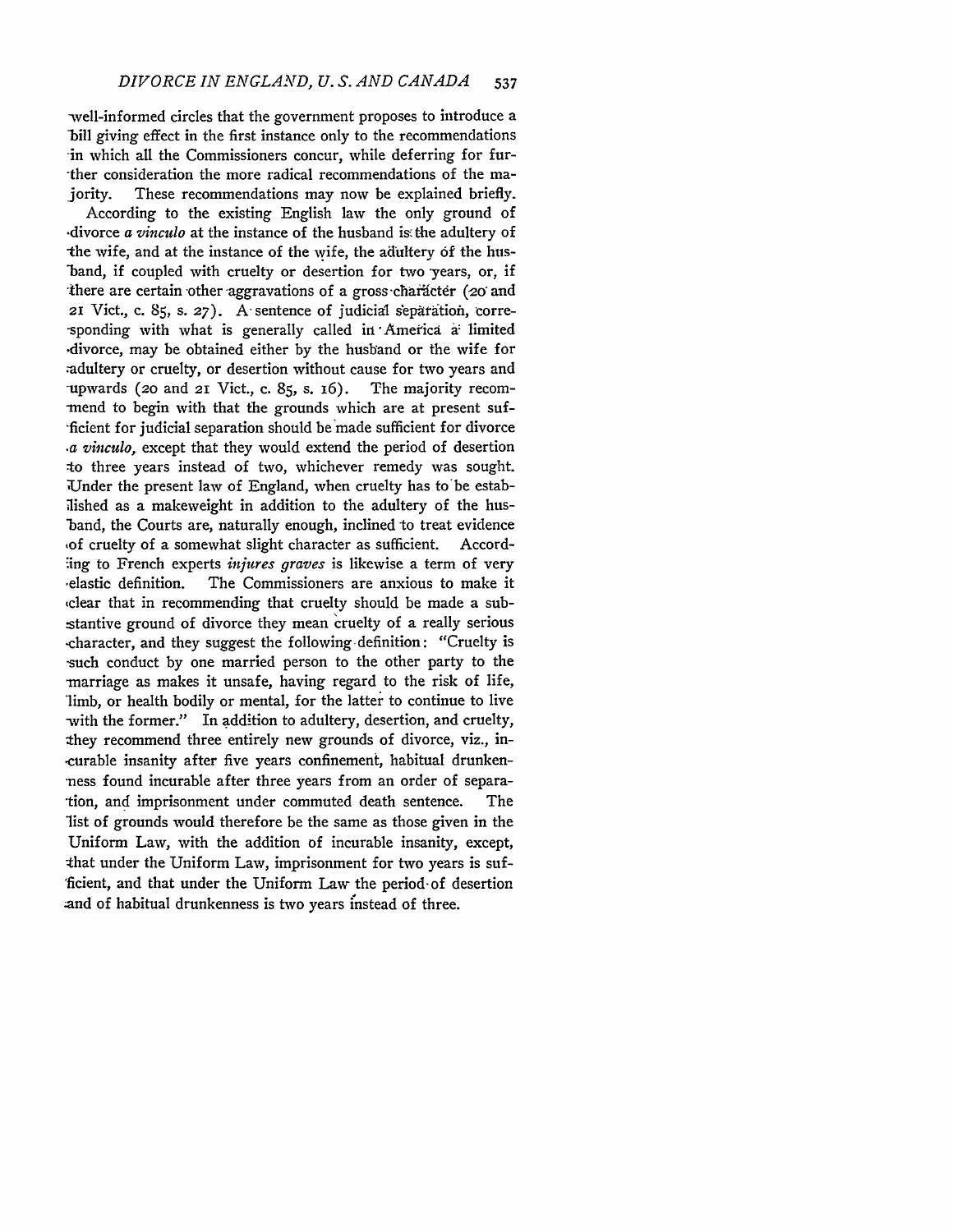Of the new causes recommended by the Royal Commission as grounds of divorce incurable insanity is the most debatable. In all the other cases divorce is granted on the ground of the misconduct of the other spouse. Here it is proposed that the marriage may be dissolved on the ground of an innocent misfortune-It is argued by many that if divorce were to be allowed on the ground of insanity there is no reason in principle why it should not be allowed for paralysis, phthisis, or certain other diseases. It is pointed out by some of the medical experts that insanity is simply a bodily disease which manifests itself in mental derangement. On the other hand the Commissioners meet this argument by saying that the position of. the insane is very different fromr that of other diseased persons. The incurably insane have to be removed from their homes and the continuance of family life is impossible. Sufferers from other diseases may still be companionable, but the incurably insane are in most cases practically dead as far as the home is concerned. In the letters printed in the Appendix there are pathetic accounts of young working merr whose wives are confined in asylums, being left with young children to take care of and unable to marry a woman who could look after them. That there is a substantial difference between insanity as affecting the marriage relation and other diseases seemsto be indicated by the fact that insanity is a ground of divorce in many countries, Germany, Norway, Sweden, Switzerland, New Zealand, Bulgaria, Denmark, Russia, and in the States of Idaho, Maine, Utah and Washington. The majority of the English Commissioners find that the medical evidence clearly shows that if the ground is confined to lunacy pronounced incurable after fiveyears continuous confinement the risk of miscarriage of justice from the recovery of the patient is almost negligible. They recommend, however, that insanity should not be a ground, when the age of the insane person is, if a woman, over fifty years, and if a man,,over, sixty years. This is to exclude the case of senile dementia, and cases, where, having regard to the age of the parties, there is.,no reasonable ground for dissolving the marriage. It hardly appears necessary to enter upon any discussion of cruelty, desertion, or habitual drunkenness as grounds of divorce. If we accept the premise that whatever is admitted as a sufficient legal cause for a permanent separation between the parties should be accepted as a'ground of divorce *a vinculo* these cases raise *no.*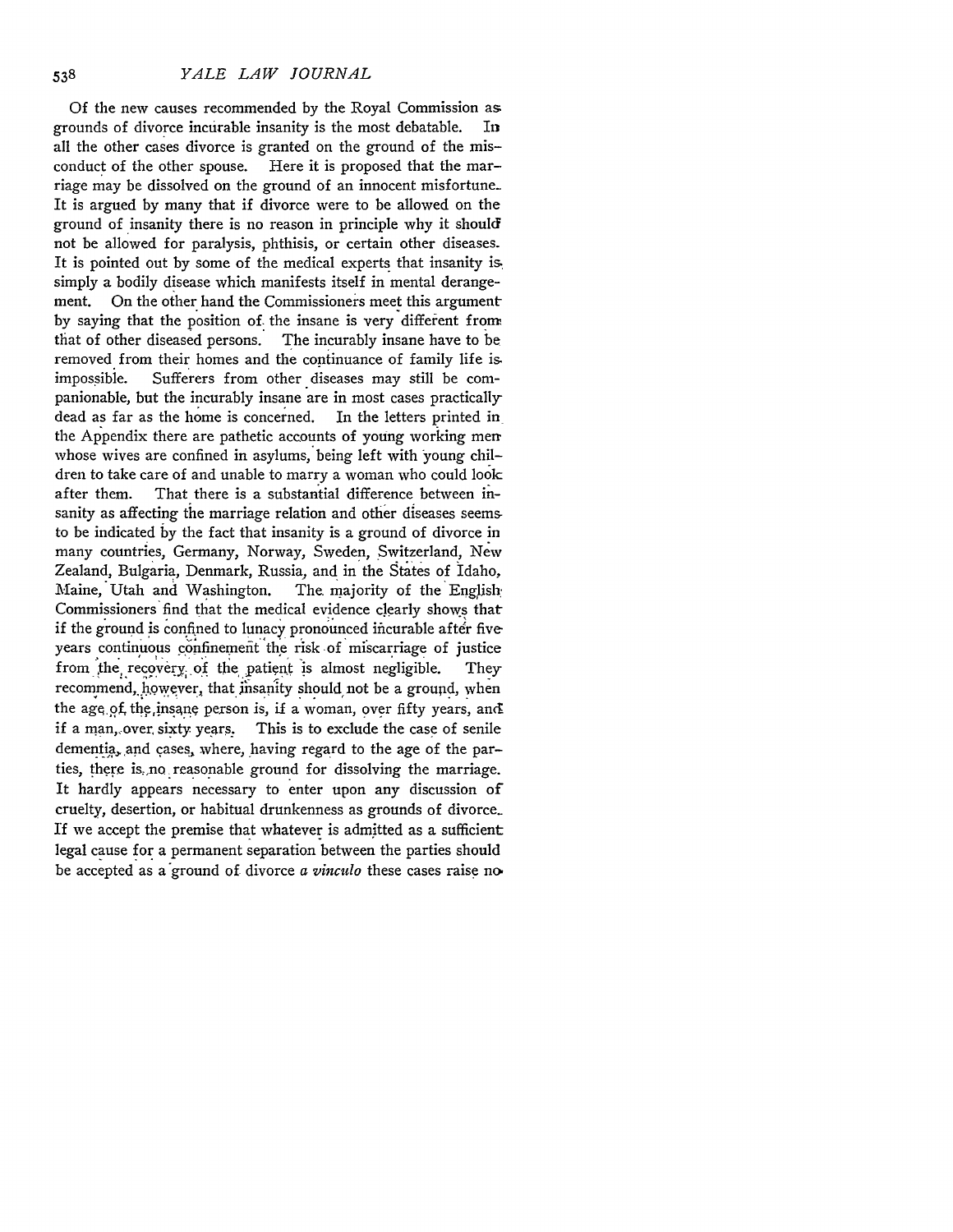difficulty. And unless we elevate the indissolubility of marriage into a dogma there does not seem to be any valid reason for rejecting this conclusion.<sup>2</sup> It may be regarded as certain, however, that public opinion in England is as yet hardly prepared for changes in the law of so drastic a character. The Report of the Commission will be widely read and discussed, and I am inclined to think that in the long run most of the recommendations of the Commissioners will be adopted, but the forces of conservatism in that country are very strong, and the great political and social influence of the Established Church will be employed to resist any changes except those as to which the minority report concurs with the report of the majority..

The main battle may be expected to be with regard to the question whether an increase in the number of grounds of divorce will lead to divorce becoming dangerously common. It is very doubtful whether the relation between the number of causes of divorce and the number of divorces is anything like so constant as might be supposed. No doubt'if divorce becomes available to all those persons who, but for the change in the law, would have been entitled only to judicial separation they may be expected to avail themselves of the new remedy unless they belong to a church which restrains them from doing so. But, adding divorces and judicial separations together, the total number of marriages will not be increased. This subject has been investigated a good deal by statisticians and their opinion appears to be that the influence of legislation upon the number of divorces is on the whole slight. Where divorce is very frequent the causes are mainly to be sought for in other directions. A crucial instance upon this point is the comparison which has been made between Belgium and France. During the decade 1872-1881 the number of divorces and separations in Belgium was smaller in -proportion .to marriages than it was in France, although in Belgium both divorce and separation were admitted, and divorce was allowed by mutual conseit, whereas in France separation only was possible, and that not by

**<sup>2</sup>** Permanent separation punishes the innocent as much as the guilty, and tends to cause immorality. It is an unsatisfactory and illogical compromise which would never have been thought of but for the doctrine that divorce was contrary to divine law.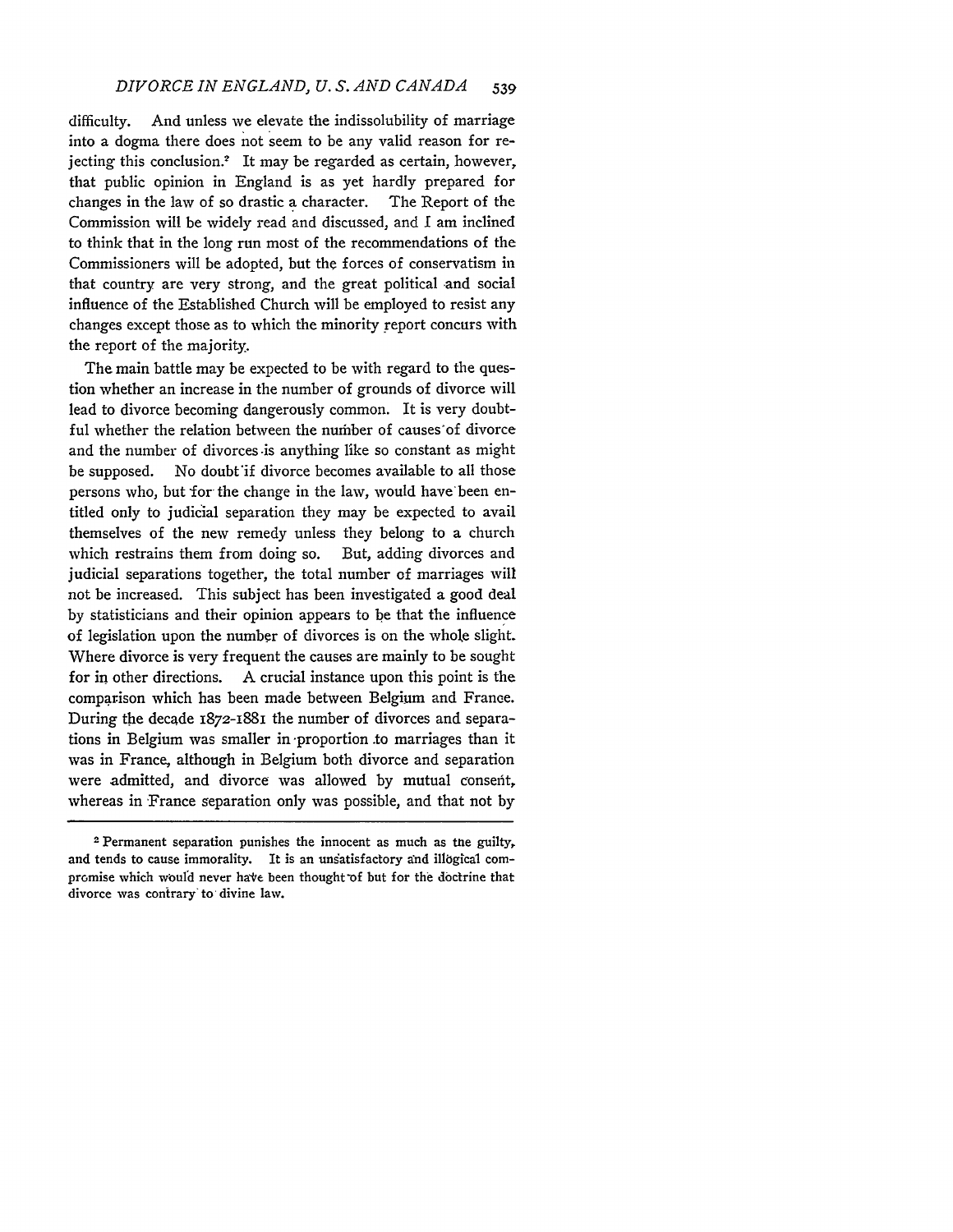mutual consent. The two countries in regard to religion and general conditions were quite similar.3

The relation between the cost of divorces and their frequency relative to the population is much more constant. Mr. Willcox says: "The one efficient means of reducing the number of divorces by law is to make them expensive. The evidence demanded will be furnished but the money may not." This statement is amply borne out by all the available evidence. Wherever divorce is cheap it is relatively common. In Germany, in France, in Holland, and in Scotland, a poor person who desires a divorce and has *prima facie* a good case, can obtain free legal assistance, and in Germany even the expenses of witnesses are provided out of public monies. It may be confidently asserted that the number of divorces has increased far more from this cause than from any alteration made by the law in the grounds of divorce.

Mr. Willcox gives an illustration which I will take the liberty of adopting: "Imagine society as a huge pyramid in which the position of each individual is determined by his knowledge and wealth. Imagine a horizontal plane intersecting the pyramid to represent the divorce law of the community, and all persons above the plane as possessing so much knowledge and money that divorce is to them a theoretical possibility, while to those below it is not. If the plane be motionless the rate of increase of divorce may be found; but if it be gradually sinking towards the base of the pyramid and making divorce a practical possibility to an increasing proportion of the whole number, this change must affect the calculation." As he says, such a descent of the divorce plane has been in progress in the United States for many years.

The fallacy which vitiates to a very great extent the value of comparisons between the divorce statistics of different countries is that we may be comparing the figures of a country in which divorce is within the reach of the mass of the population with those of a country in which it remains the luxury of the rich. Nothing appears more clearly from the evidence presented to the Royal Commission in England than the fact that in that country a very large number of people dispense with divorce simply because

<sup>3</sup> See on the subject of the influence of legislation as increasing the number of divorces, Bertillon, Etude Démographique du Divorce, and the valuable study by Professor W. F. Willcox, "The Divorce Problem," in Columbia College Studies in Political Science, vol. 1, p. 1. New York, 1891.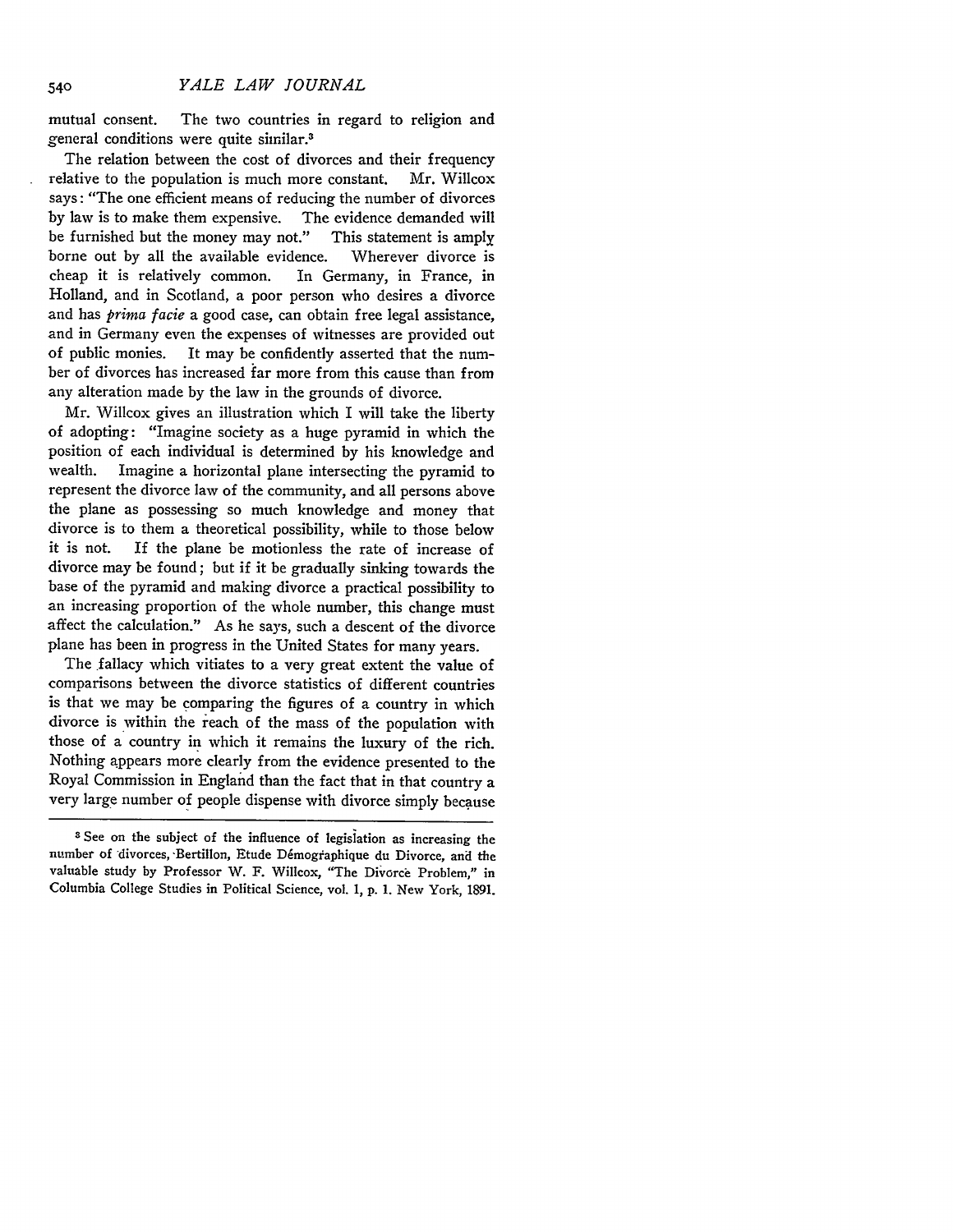they cannot afford it. The Commissioners quote with approval a report of the County Courts Committee, which they say is entirely supported by a very large body of professional 'evidence. That report contains the following passage: "There is a close analogy between the state of things which still exists and that which existed before 1858 (*i. e.*, the year in which the Divorce Court was created). For there is still practically one law for those who can afford to bring a suit in the Divorce Court and another for those who cannot, and the latter class embraces a very large portion of the population who cannot afford even the moderate expense of a suit in the present Court. The cost of bringing or defending a suit in London, and having the hearing there, renders it quite impossible for many of the poorer classes to get the relief<br>which those better off obtain." In the United States this is not which those better off obtain." In the United States this is not<br>the case to anything like the same extent. Ouestions were subthe case to anything like the same extent. mitted to a large number of American lawyers in different States. From the replies it appears that in Alabama a poor person can obtain a divorce for about forty dollars, in Connecticut for fifty dollars, in Georgia for twenty-five to fifty dollars, in Illinois for about thirty-five dollars, in Indiana for two dollars-a price possibly too tempting-in Louisiana for five dollars, and so on.. Without laying undue stress upon the precise figure there is every reason to believe that in most of the States divorce is within the reach of the mass of the people.

A striking proof of the fact that nothing keeps down the number of divorces so much as expense is found in the Canadian figures. Four of the Canadian provinces have Divorce Courts, though in one of them, Prince Edward Island, no divorce has in fact been granted for some half century. In the other provinces the only means of obtaining divorce is by an Act of the Dominion Parliament, and these provinces include six millions out of the seven and a half millions who inhabit Canada. If we compare seven and a half millions who inhabit Canada. the Canadian figures for the forty years between 1867 and 19o6 with those of the United States, we find that in Canada there have been  $431$  divorces as against  $1,274,341$  in the Republic. population in Canada in 1867 stood to that of the United States about as *I* to 12, and that ratio has not greatly varied up to the present time. Taking this proportion as roughly accurate, the result is that divorce is 'in the United States more than **320** times as comnion as in Canada. It would be delightful to suppose that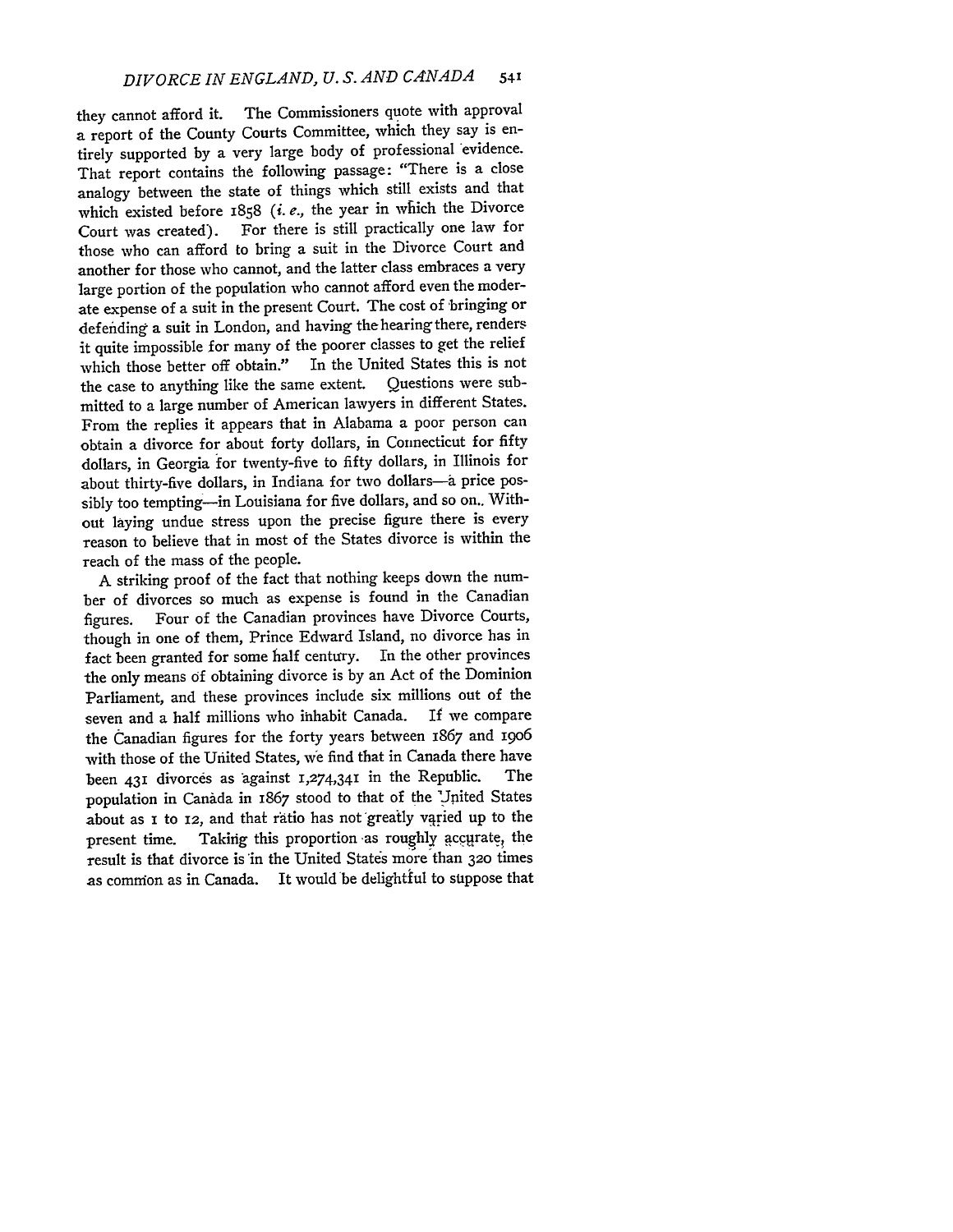we were **320** times as virtuous as our neighbors, but there are considerations which make it difficult for us to cherish this belief-If the figures showed that we were twice or even ten times asvirtuous they would confirm our deep suspicions, but three hundred and twenty is too much for the most stalwart patriot.

In fact the reasons why divorce is so excessively rare in Canada. are by no means far to seek. Except in the Maritime Provinces and in British Columbia, where Divorce Courts exist, the expense of procuring a divorce is so great as to place it altogether out of the reach of the great mass of the population. That this is the true explanation of the infrequency of divorce is clearly.shown by the fact that the divorce rate in Nova Scotia is about eight times as large as that of Ontario. In British Columbia it would seem that other causes are at work, as the divorce rate there is noticeably higher than in other parts of the country ,although as regards. the grounds for obtaining divorce, it is the only province in which the wife cannot obtain a divorce for the adultery of the husband<br>in itself. In Quebec, Ontario, and the central provinces the only remedy is, as has already been stated, to obtain an Act of Parliament dissolving the marriage. I am informed that there are fewcases, even of the most simple character, in which such-an Act can be obtained for less than **\$i,ooo.** The parliamentary fees themselves amount to about \$3oo, the proceedings are generallysomewhat protracted, it is necessary as a rule to employ parliamentary agents in addition to the attorney of the petitioner, and the witnesses have to be taken to Ottawa. Moreover, there is another reason why wives, who have no independent fortunes and are not in a position to support themselves, are excluded from obtaining a parliamentary divorce. The Act which dissolves the marriage does not provide for payment of alimony by the husband, and a-wife who has obtained a parliamentary divorce cannot obtain a decree for alimony in the Provincial Courts. It follows, therefore, that the working classes are entirely unable to obtain a parliamentary divorce because they have not the  $$1,000$ . required, and that a large proportion of the wives of the wellto do are equally deterred by the knowledge that, if they obtain. a divorce, they will be thrown upon their own resources for their support. In regard to divorce we have therefore one law for the rich and another for the poor. It is a painful thought to: those who believe in equality in such matters that except in a few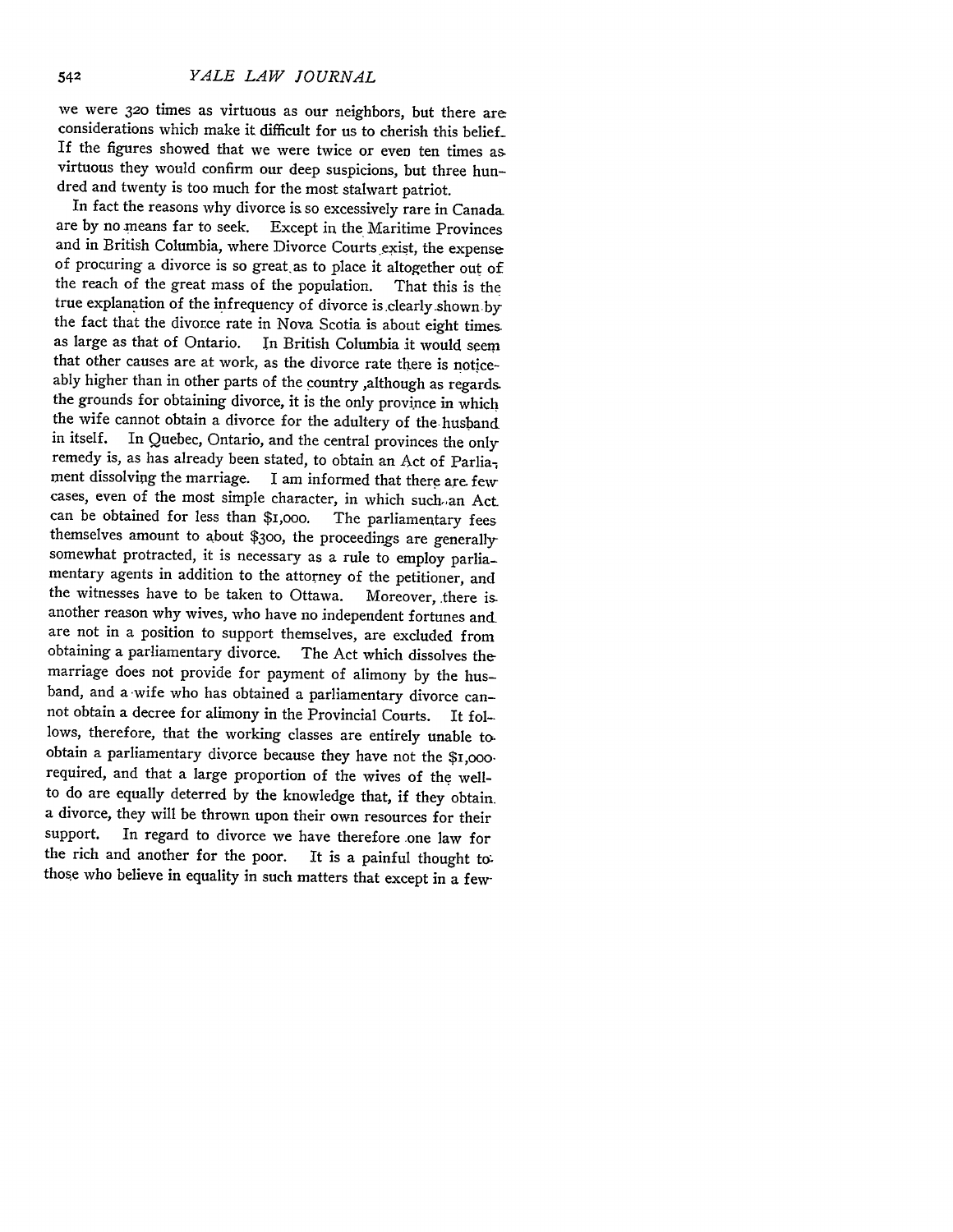modern States divorce has always been the luxury of the rich. In the palmy days of the canon law the annulling of marriages was a flourishing business, and it has been said that for a sufficient consideration -a canonical flaw could be found in almost any marriage. Such cases as that of Roger Donington, whose marriage was pronounced null because before its date he had misconducted himself with a third cousin of his future wife, or another well known case in which a marriage was annulled, because the husband had stood godfather to his wife's cousin, illustrate the possibilities of escape from an uncongenial marriage. But the spiritual Courts were as expensive as they were ingenious, and for the poor, at any rate, marriage was indissoluble *de* facto as well as *de jure.4*

Enough has been said to prove that the divorce rate in Canada is quite unreliable as an index to the number of marriages which<br>would be dissolved under a reasonable system of law. In the would be dissolved under a reasonable system of law. Province of Quebec, it is true, the paramount influence of the Roman Catholic Church would restrain a large part of the population from seeking divorce under any circumstances.

In the opinion of the writer, if the grounds of divorce are testricted to such serious causes as those which the Royal Commission would admit as sufficient, if the laws as to jurisdiction are firmly applied, and, if necessary, strengthened, so as to prevent migratory divorces, there is no need to anticipate the disintegration of society. It is quite another matter if we allow divorce at will. There are in all countries many to advocate this, but this is no new thing. The danger is in the growth of a public spirit which looks upon marriage as merely a contract terminable at will. Such writers as Professor Lichtenberger welcome this tender's.<sup>5</sup> He says "When the wife realizes that she may not call upon legal aid to retain her husband's affection, she will endeavor to maintain the qualities which made her attractive to hin:

<sup>&</sup>lt;sup>4</sup> The enormities of the mediæval canon law may be studied in Esmein, Le Mariage en Droit Canonique, or Freisen, Geschichte des Canonischen Eherechts. Although some of the most glaring absurdities have been removed, it is still bad enough. The canon law impediments still applyto the marriages of Roman Catholics in the Province of Quebec, and we have lately seen a marriage annulled on the ground that the parties were third cousins and had not obtained a dispensation. *Tremblay v. Despatie,* 1912, R. **J.** Q. 43 S. C. 59. Leave to appeal to the Privy Council is being: applied for in this case.

**<sup>5</sup>** "Divorce," New York, 1909.